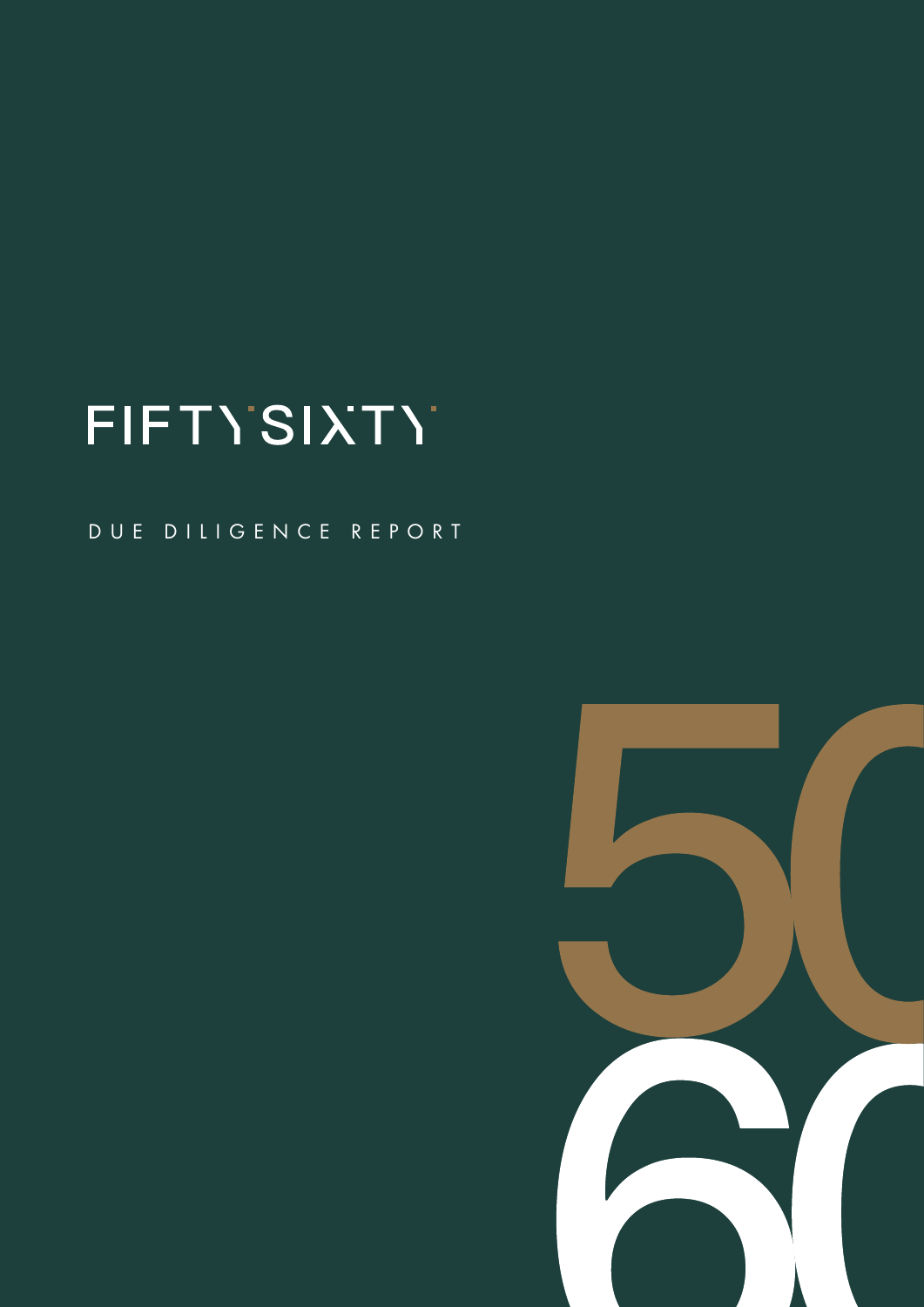



#### DEVELOPER DETAILS

| Developer:                   | Jewellery Construction Limited |
|------------------------------|--------------------------------|
| Company Registration Number: | 12216135                       |
| Developer Track Record:      | www.factoryestates.com         |

#### PROJECT DETAILS

| <b>Completion Date:</b>      | Q1 2022                                                                              |
|------------------------------|--------------------------------------------------------------------------------------|
| Planning Permission:         | Granted - 2019/03728/PA                                                              |
| Date of Planning Permission: | <b>July 2019</b>                                                                     |
| Issuing Authority:           | Birmingham City Council                                                              |
| Length of Lease:             | 250 Years                                                                            |
| Ground Rent:                 | 0.1% of the Selling Price. Reviewed every 21 years linked to the Retail Prices Index |
| Service Charge:              | £1.85 per square foot                                                                |
| <b>Warranty Provider:</b>    | Aedis - www.awlhomeproof.com                                                         |
| Address:                     | 50-60 Northwood Street, Jewellery Quarter, Birmingham B3 1TT                         |
|                              | Click here to view map                                                               |
| Development Particulars:     | <b>Total Apartments 44</b>                                                           |
| Units:                       | 19 x 1 Bedroom                                                                       |
|                              | 18 x 2 Bedroom                                                                       |
|                              | 3 x 3 Bedroom                                                                        |
|                              | 30 x Parking Spaces                                                                  |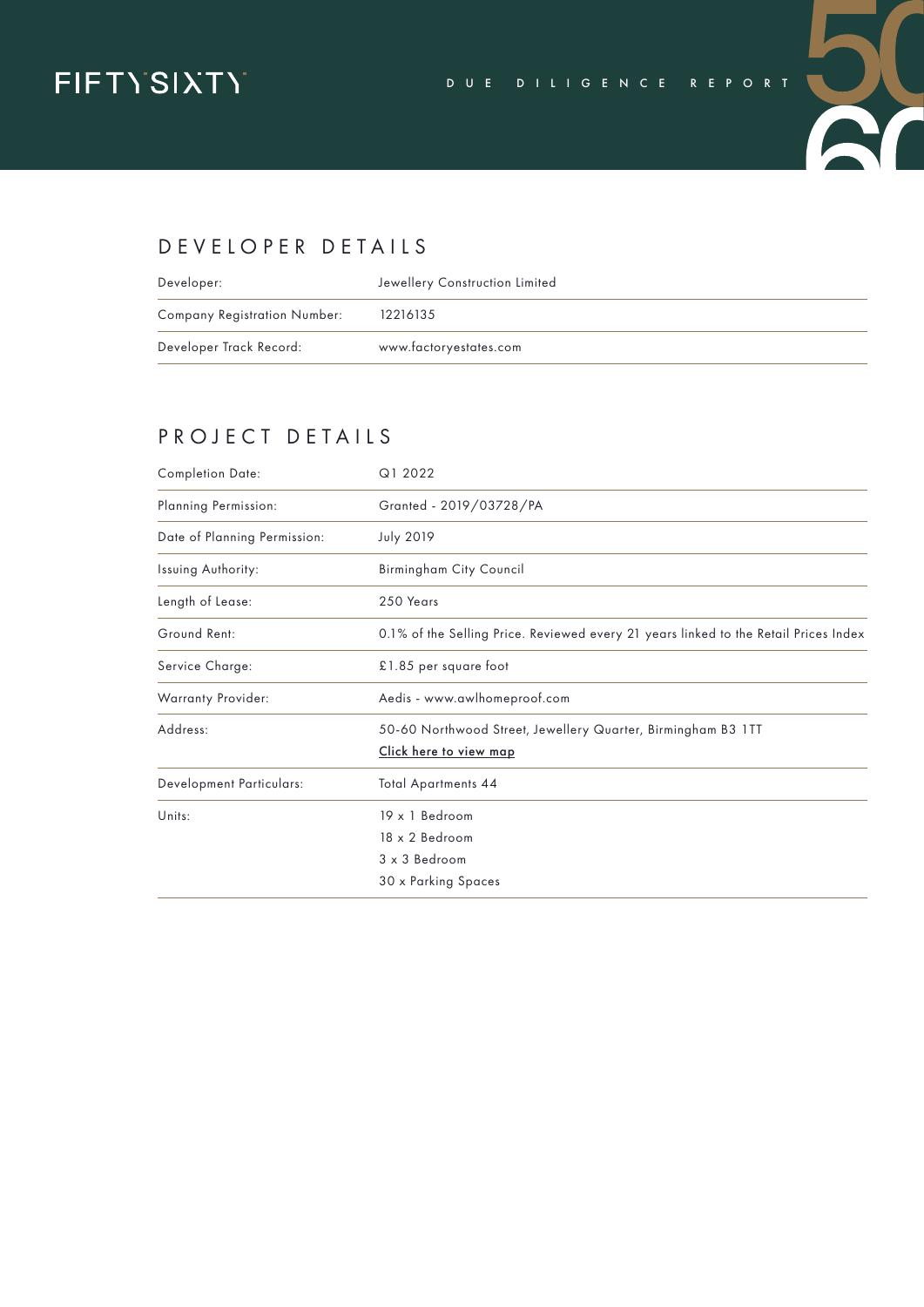## **FIFTYSIXTY**



#### PROJECT DETAILS

| Architect:              | <b>IDP</b> Architects                                                                                                                                                |
|-------------------------|----------------------------------------------------------------------------------------------------------------------------------------------------------------------|
| Floorplans & individual |                                                                                                                                                                      |
| dimension plans:        | Available upon request                                                                                                                                               |
| Development:            | Fifty Sixty consists of just 44, one and two bedroom apartments located                                                                                              |
|                         | in the Jewellery Quarter, Birmingham's most sort after residential district just a                                                                                   |
|                         | stone's throw from the vibrant St Paul's Square.                                                                                                                     |
|                         | The developer has been meticulous with every aspect of the development to ensure<br>each apartment offers 20% increased net usable space, increased ceilings heights |
|                         | with floor to ceiling windows and Juliet balconies looking out across the city centre                                                                                |
|                         | or landscaped courtyard gardens.                                                                                                                                     |
| Connectivity:           | Jewellery Quarter Station - 1 min walk                                                                                                                               |
|                         | Colmore Business District - 2 mins walk                                                                                                                              |
|                         | BT Tower - 5 mins walk                                                                                                                                               |
|                         | Snowhill Train Station - 5 mins walk                                                                                                                                 |
|                         | New Street Station - 10 mins walk                                                                                                                                    |
|                         | Bullring Shopping Centre - 10 mins walk                                                                                                                              |
|                         | Symphony Hall - 10 mins walk                                                                                                                                         |
|                         | Paradise and Arena Central - 11 mins walk                                                                                                                            |
|                         | Alexandra Theatre - 12 mins walk                                                                                                                                     |
|                         | The Mailbox 12 mins walk                                                                                                                                             |
|                         | Chinatown - 10 mins walk                                                                                                                                             |
|                         | Newcastle University - 15 mins walk                                                                                                                                  |
|                         | St James Park Football Stadium - 15 mins walk                                                                                                                        |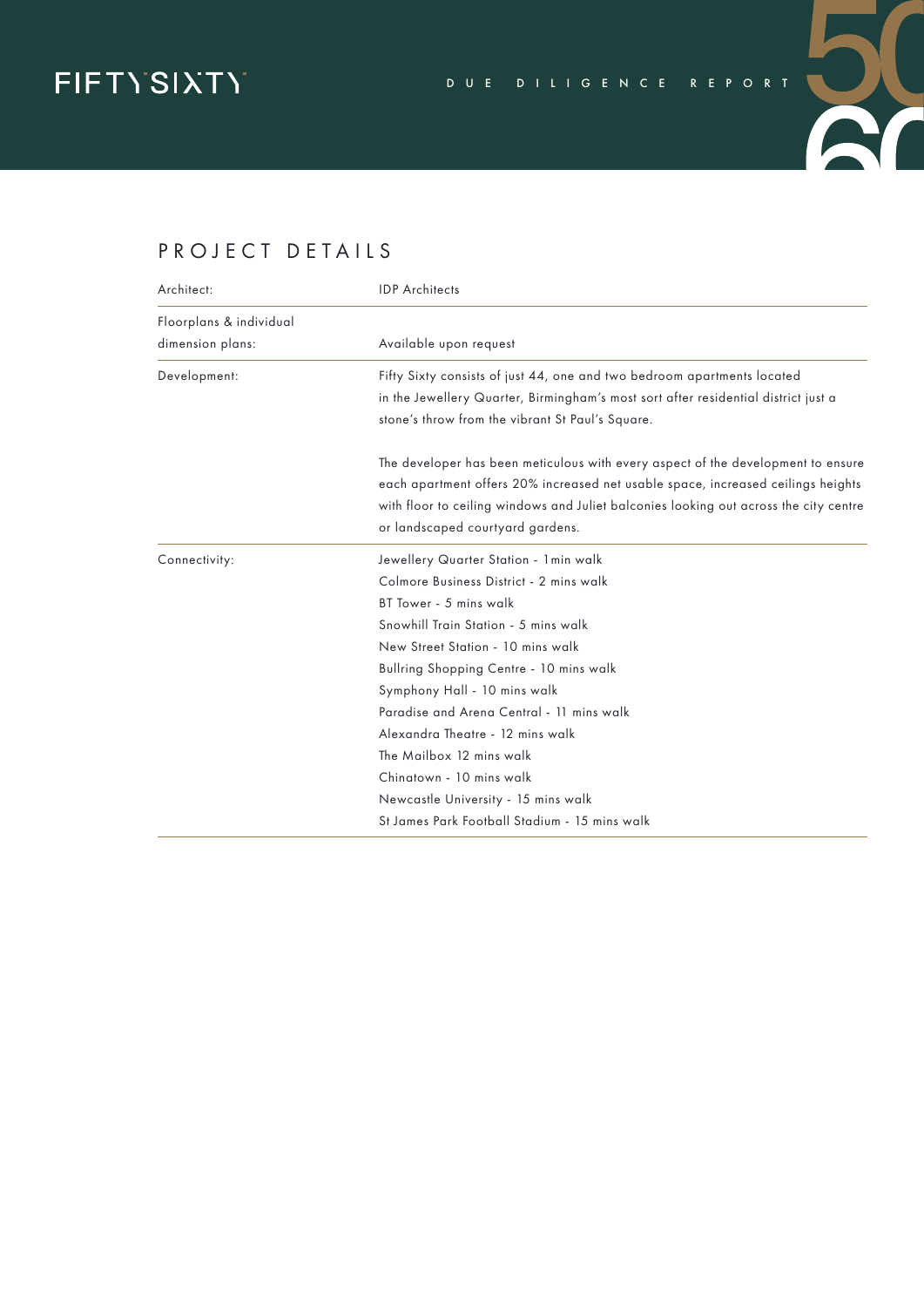

| Specification: | <b>GENERAL</b><br>Walls & ceilings in white matt finish<br>Satin white door linings, skirtings & architraves<br>Oak plank Amtico click system or similar in hall, living room and kitchen area<br>Internal doors in satin white finish<br>Brushed stainless steel door furniture<br>Brushed metal switch & socket plates with USB charging points in kitchen,<br>living area and bedroom<br>Recessed LED low energy downlighting with white bezels<br>Terrestrial & satellite TV, FM radio & telephone sockets to living room & bedrooms<br>Living room socket Sky+ (or Sky Q) enabled<br>Thermostatically controlled electric space heating via flat panel heaters<br>Double glazing throughout |
|----------------|--------------------------------------------------------------------------------------------------------------------------------------------------------------------------------------------------------------------------------------------------------------------------------------------------------------------------------------------------------------------------------------------------------------------------------------------------------------------------------------------------------------------------------------------------------------------------------------------------------------------------------------------------------------------------------------------------|
|                | <b>KITCHENS</b><br>Designer kitchen in high gloss grey finish with concealed handles<br>Reconstituted stone worktops (with grooved drainer to selected apartments)<br>Glass splashback to underside of wall units<br>LED strip underlighting to wall units<br>Stainless steel 11/2 bowl undermount sink with chrome lever tap<br>Washer/dryer (free standing within services cupboard)<br>SMEG (or similar quality) integrated electric appliances                                                                                                                                                                                                                                               |
|                | <b>BEDROOMS</b><br>Carpeted throughout<br>Satin white sliding doors (hinged doors in restricted areas)                                                                                                                                                                                                                                                                                                                                                                                                                                                                                                                                                                                           |
|                | <b>BATHROOMS</b><br>Large format 1200 x 600mm white marbled porcelain fully tiled walls<br>Large format 600 x 600mm white marbled porcelain floor tiling<br>Chrome plated single lever basin tap, thermostatic bath filler/shower mixer<br>diverter with wall mounted fixed shower head & low level hand shower with hose<br>Clear glass bath screen or shower enclosure as applicable with silver frame<br>Thermostatically controlled & pressurised hot & cold water                                                                                                                                                                                                                           |
|                | <b>COMMUNAL AREAS</b><br>Fully tiled communal entrance foyers<br>Carpeted stairs and common corridors<br>Low energy wall lighting<br>Landscaped communal courtyard<br>Secure cycle store<br>Undercroft car parking (at additional cost)                                                                                                                                                                                                                                                                                                                                                                                                                                                          |
|                | <b>SECURITY</b><br>Audio entry phone system to each apartment                                                                                                                                                                                                                                                                                                                                                                                                                                                                                                                                                                                                                                    |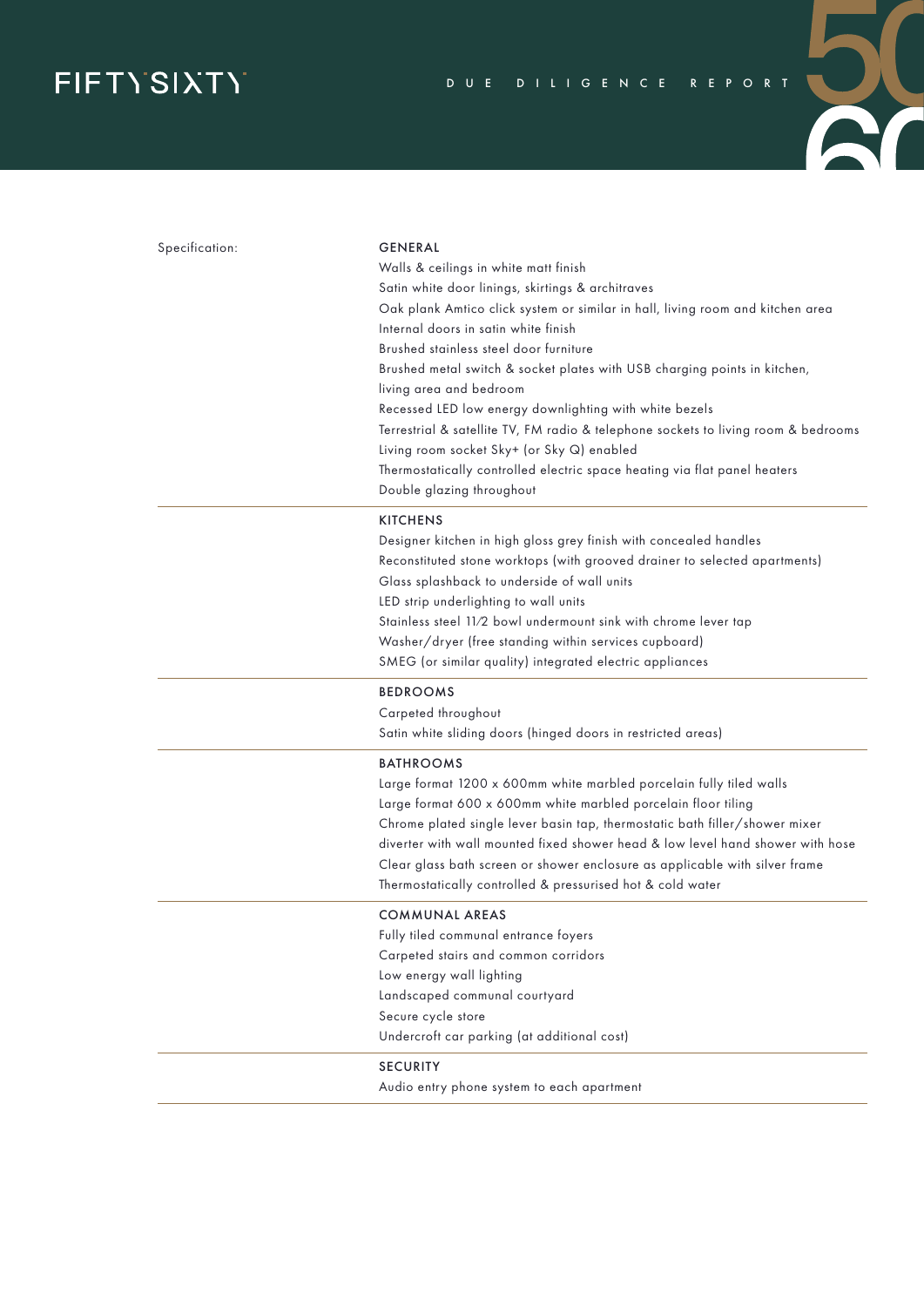

2

#### PURCHASE DETAILS

Reservation Fee:  $£5,000$ 

#### COSTS

| Recommended solicitors:      |                      |  |
|------------------------------|----------------------|--|
| Estimated conveyancing fees: | £1,500               |  |
| Engrossment fees:            | £250                 |  |
| Letting and management Fee   |                      |  |
| (Complete Limited):          | $10\% + VAT$         |  |
| Handover:                    | $1$ bed: £480 + VAT  |  |
|                              | 2 bed: £600 + VAT    |  |
| Furnishing options:          | $1$ bed: £3850 + VAT |  |
|                              | 2 bed: £4850 + VAT   |  |

#### MORTGAGE FINANCE

| Mortgage Type: | Principle & Interest repayment (Interest Only in some cases) |
|----------------|--------------------------------------------------------------|
| Term:          | Loan terms dependent on applicants age                       |
| Currency:      | Pounds Sterling                                              |
| Limitations:   | Subject to status                                            |
| LTV Ratios:    | Up to 65% (*subject to individual circumstances)             |
| Penalties:     | Penalties may apply for early repayment                      |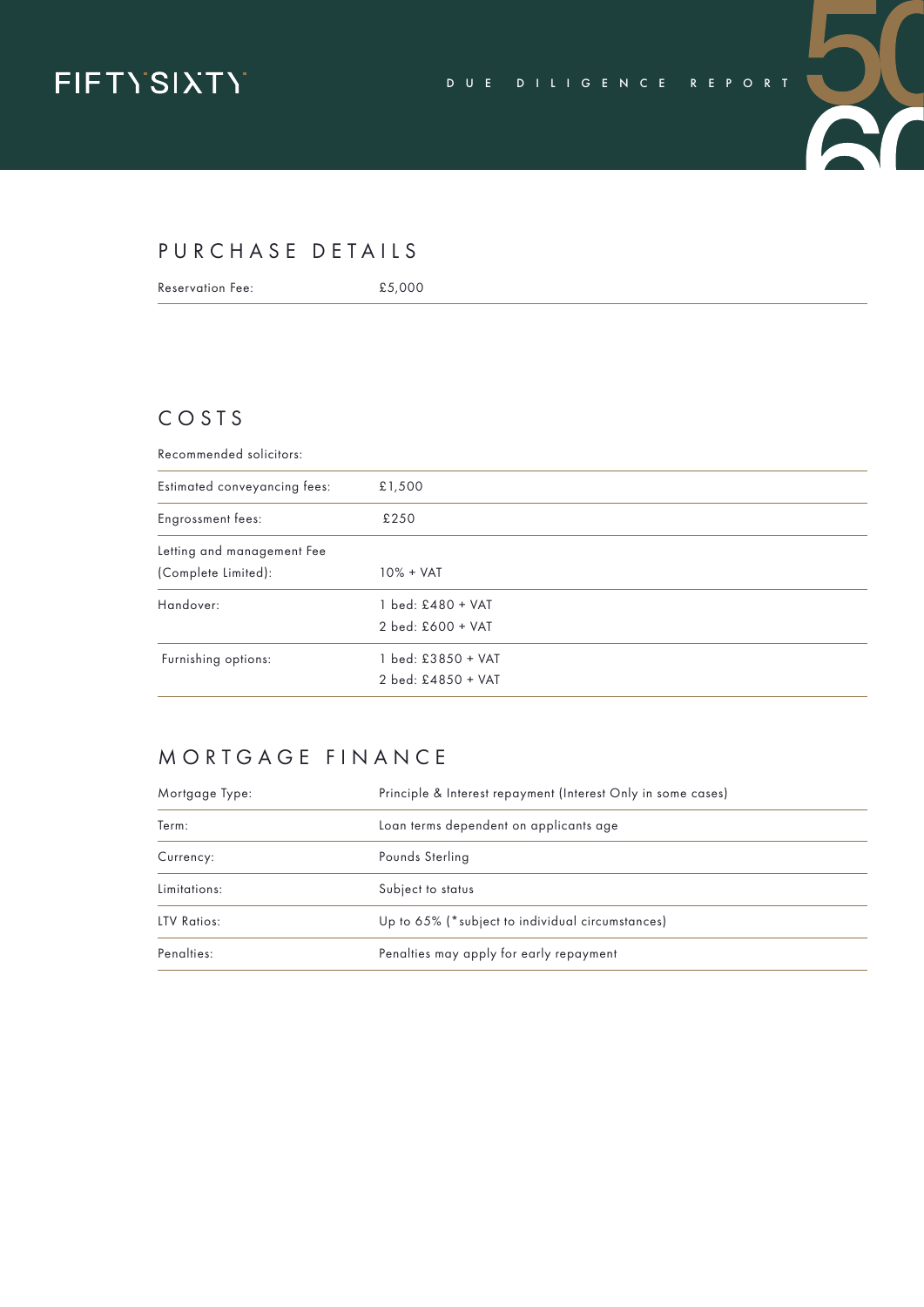



#### SOLICITOR DETAILS

#### PANEL CONVEYANCE SOLICITOR

| Name:                                              | Mortons Law                                             |
|----------------------------------------------------|---------------------------------------------------------|
| Address:                                           | 112 High Street West, Sunderland, Tyne and Wear SR1 1TX |
| Phone:                                             | 0191 514 4323                                           |
| Languages Spoken:                                  | English, Cantonese, Putonghua                           |
| Developer's Conveyance Solicitor: Askews Legal LLP |                                                         |
| Phone:                                             | 0247 693 5895                                           |
| Languages Spoken:                                  | English                                                 |